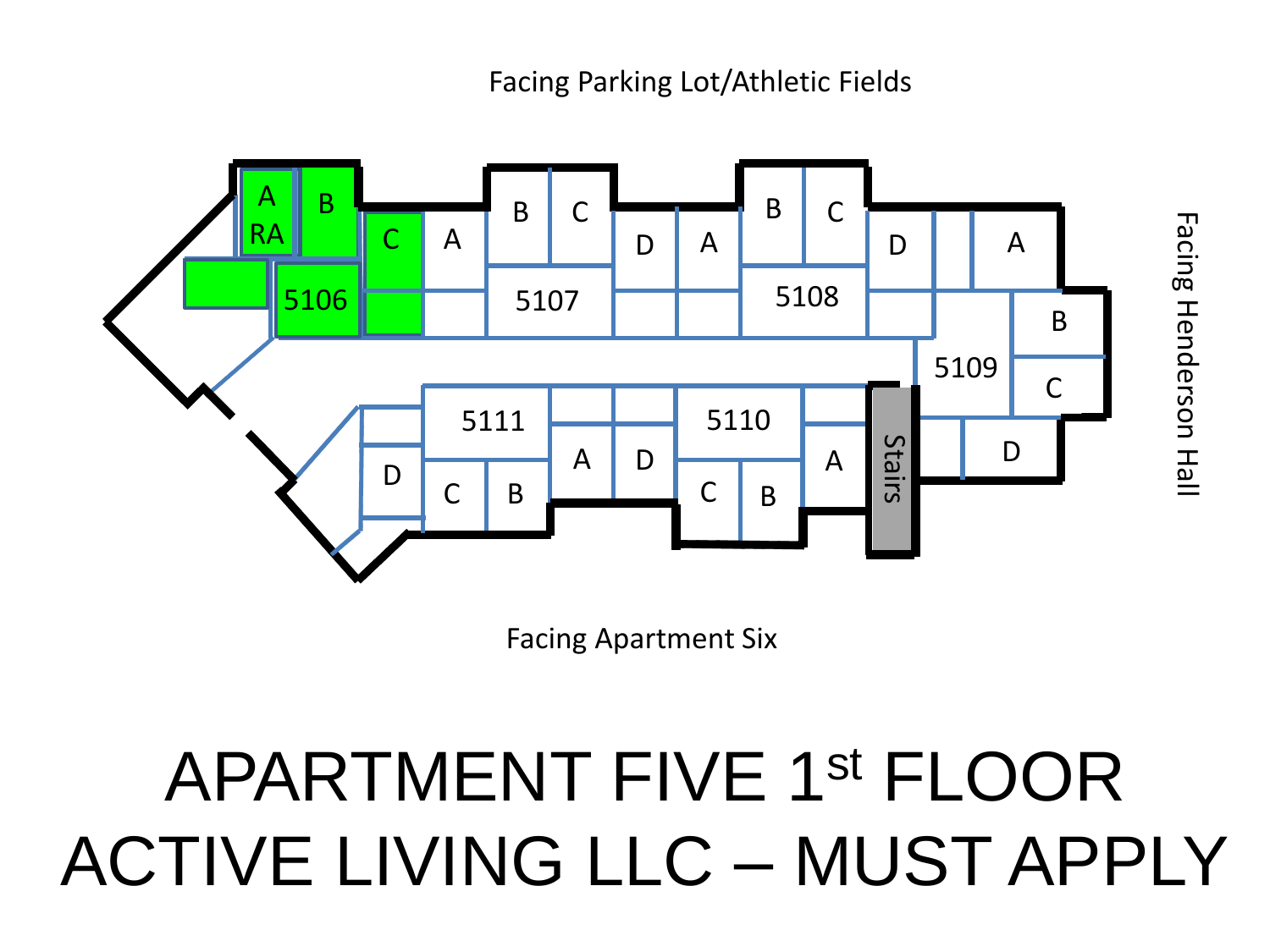

### APARTMENT FIVE 2nd FLOOR 5201 – 5205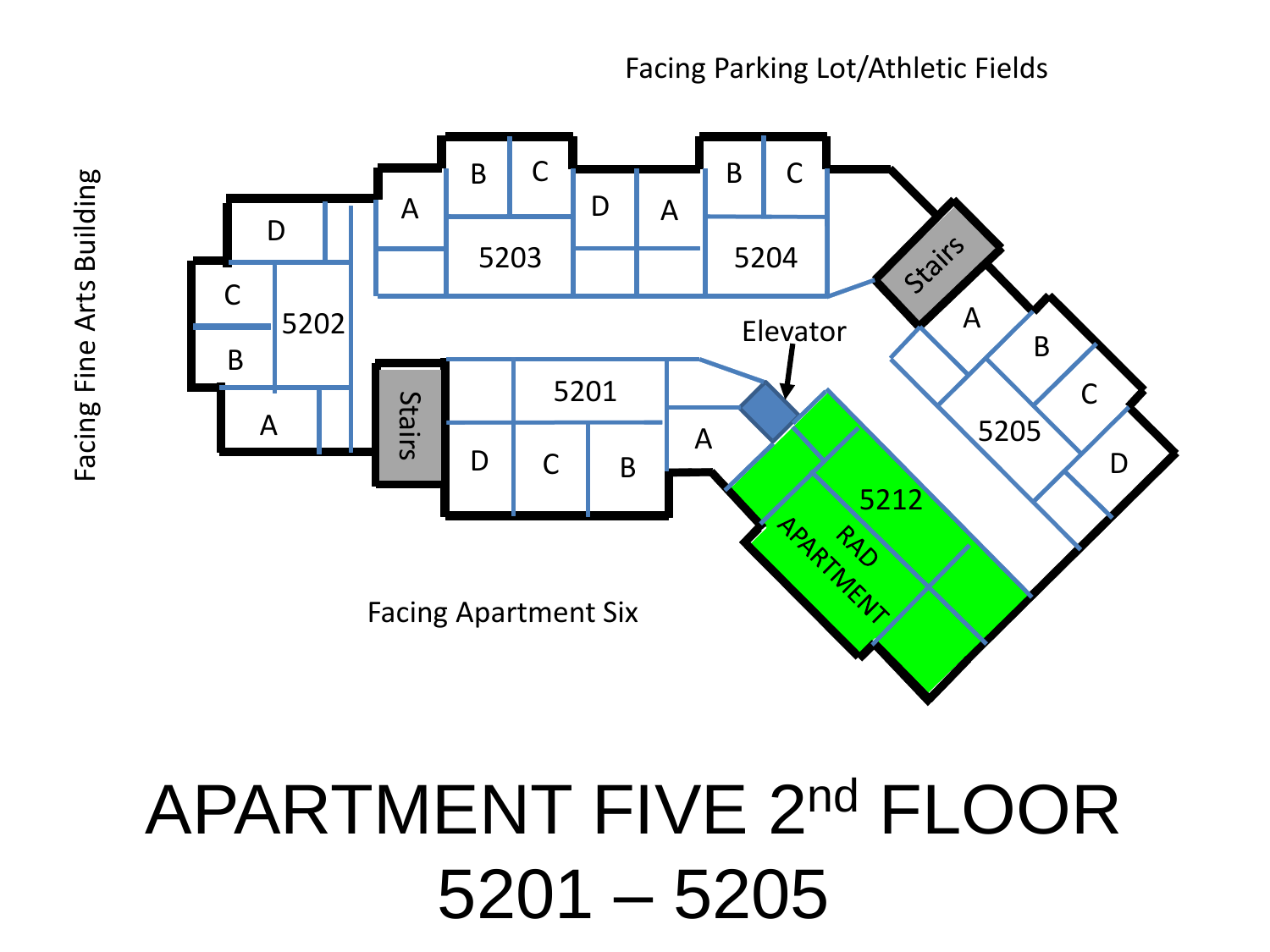

Facing Apartment Six

# APARTMENT FIVE 2nd FLOOR 5206 – 5211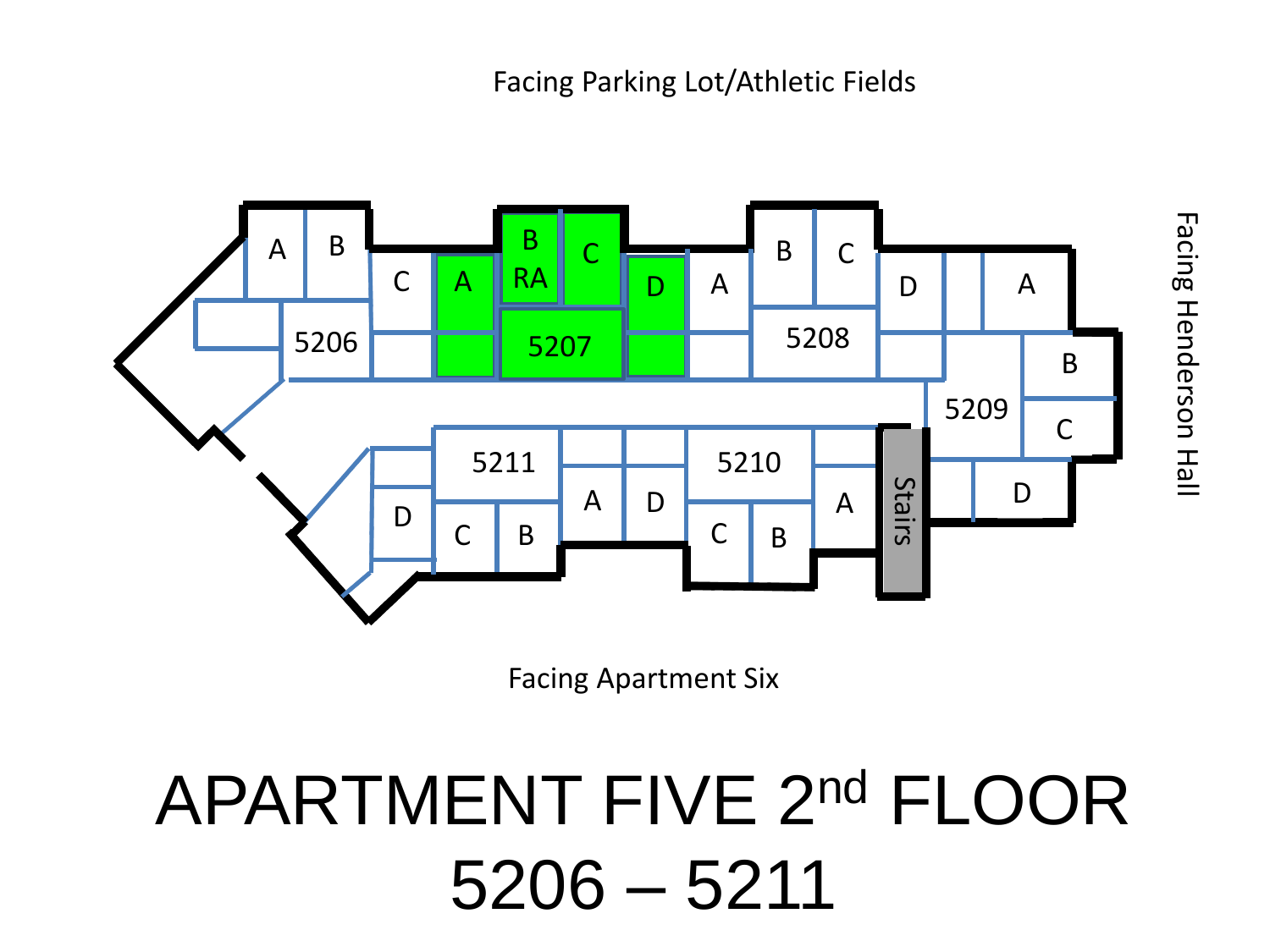

## APARTMENT FIVE 3rd FLOOR 5301 – 5305; 5312

Facing Fine Arts Building Facing Fine Arts Building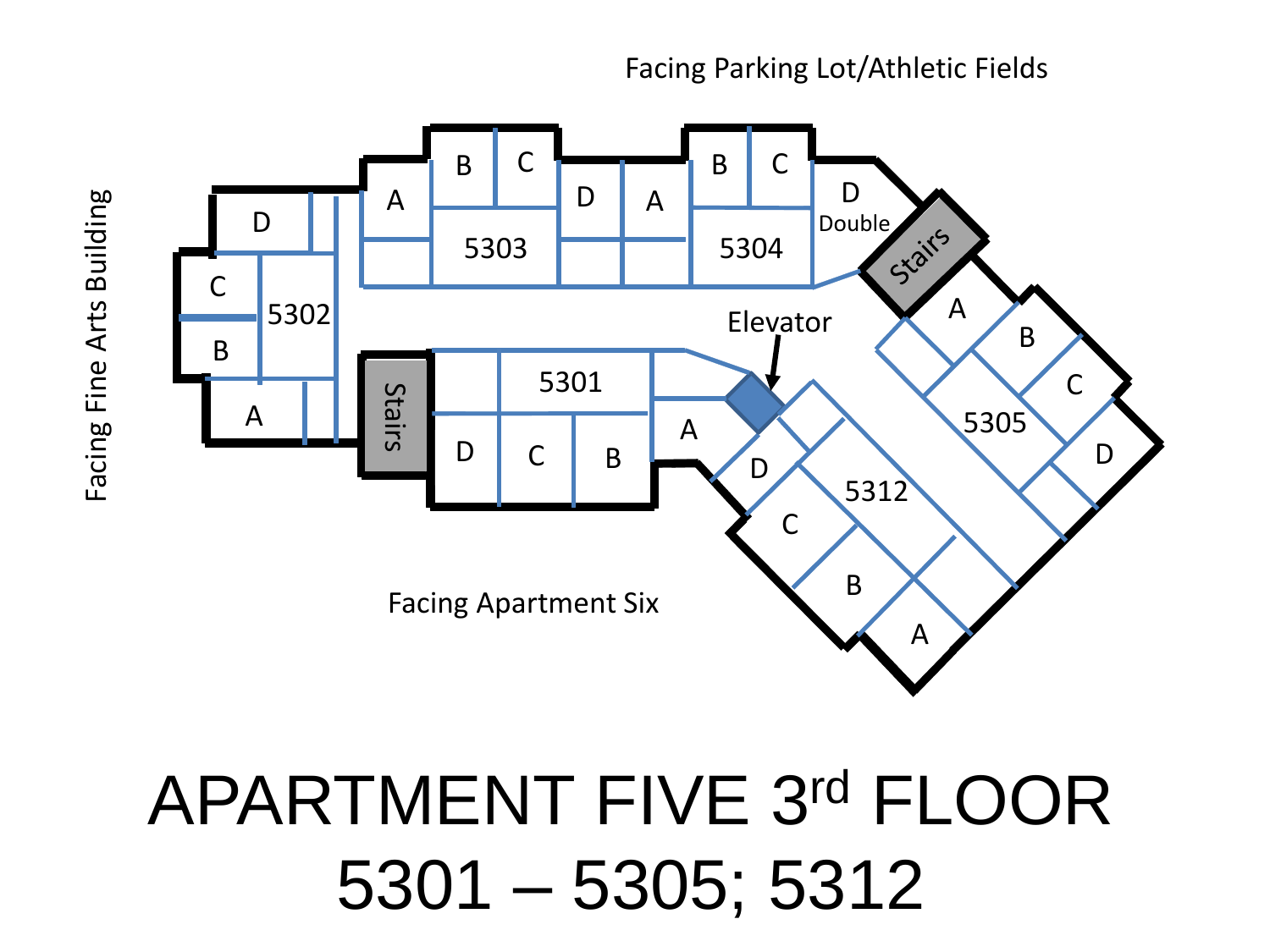

Facing Apartment Six

# APARTMENT FIVE 3rd FLOOR 5306 – 5311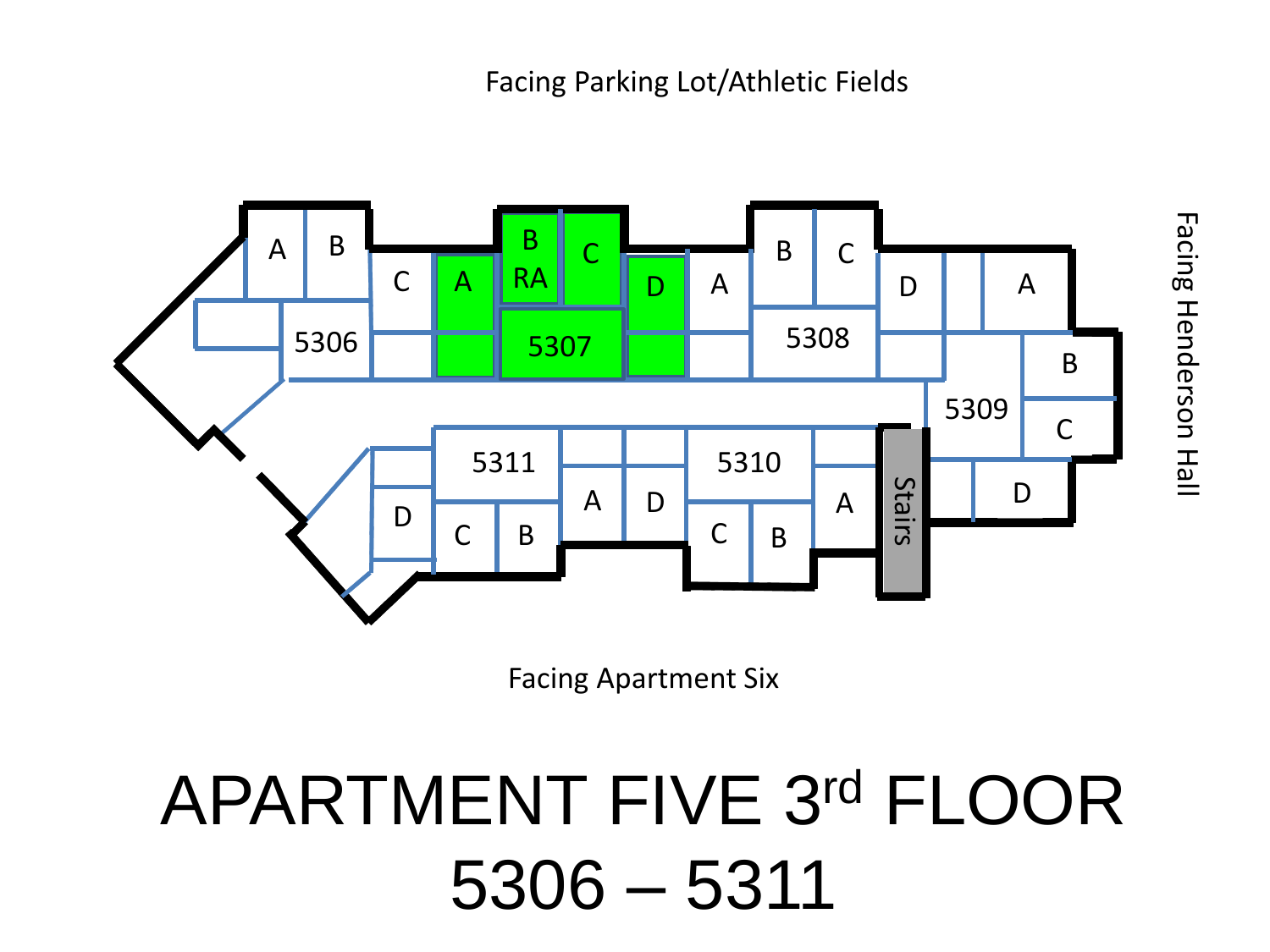

APARTMENT FIVE 4th FLOOR 5401; 5403 – 5405; 5412